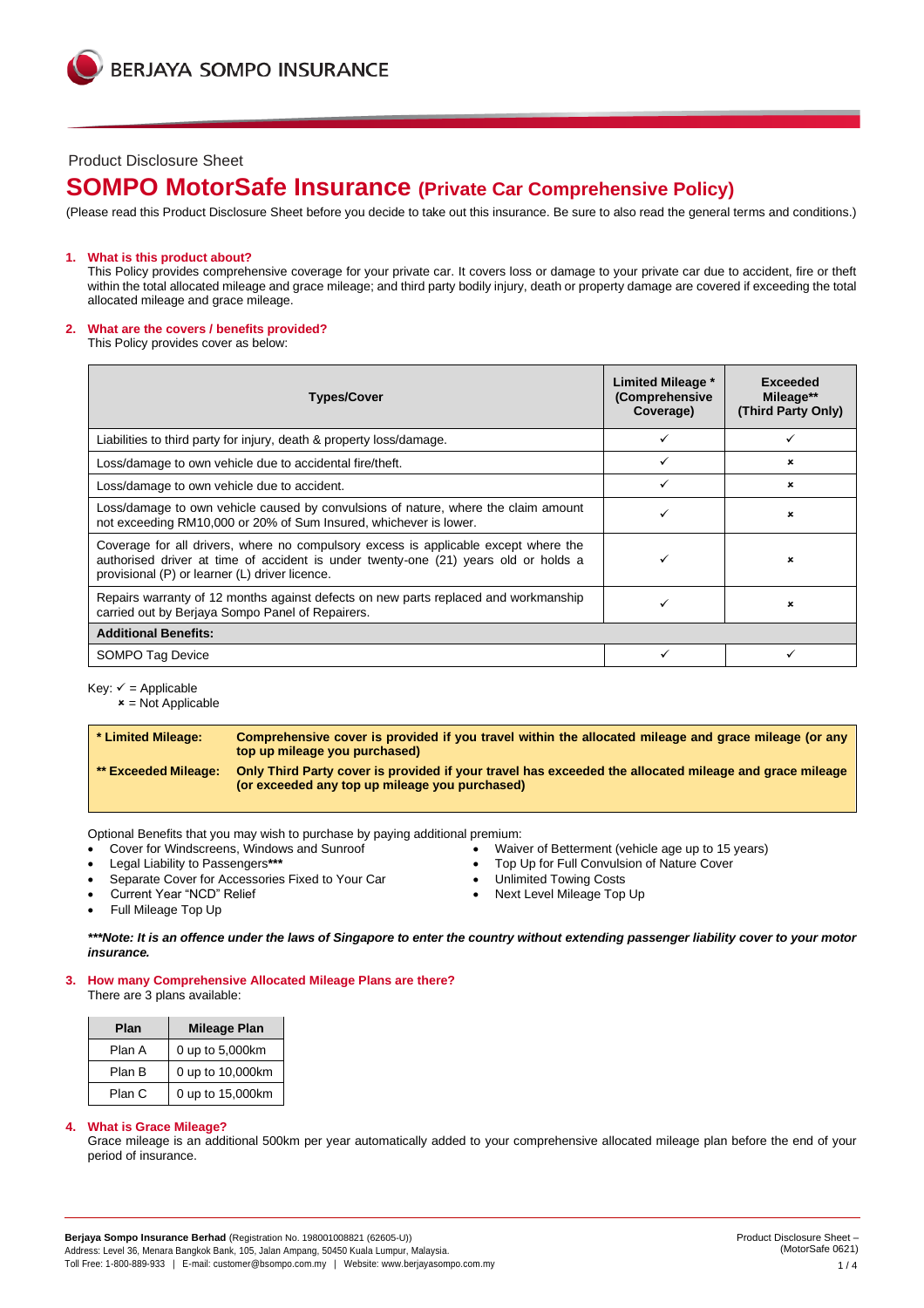#### **5. What is the Period of Cover and Renewal Option?**

Duration of cover is for one (1) year. You will need to renew your insurance cover annually

#### **6. What is SOMPO Tag?**

SOMPO Tag is a wireless bluetooth device to be paired with to your smartphone and fitted in your car to provide safety assistance in case of a breakdown or emergency and top up reminders. The device will automatically connect to our mobile application via bluetooth after a onetime set up process is completed. For further details about SOMPO Tag and the mobile application, you could refer to the FAQ located at [https://bit.ly/SOMPOMotorSafe-FAQ\\_English.](https://bit.ly/SOMPOMotorSafe-FAQ_English)

*Note: SOMPO Tag is provided during Policy purchase without charges. However, there will be a replacement charge of RM90.00 to our service provider for replacement of device.*

## **7. What happens if I have exceeded my allocated mileage and grace mileage before the end of my Policy?**

You will only be covered for third party bodily injury or death and third party property damage but NOT loss and damage to your car due to accident, fire or theft.

To ensure that your Policy is covered under comprehensive coverage, you should top up the mileage before the total allocated mileage and grace mileage are exhausted. Otherwise, you will encounter heavy financial burden where you must pay the car repair costs on your own or pay the outstanding loan amount in the event of total loss or theft when your car is still under hire purchase.

For example: Mr. X purchased Plan B (less than 10,000 kilometres) but exceeded the total Limited and Grace Mileage:



• Ensure that you purchase an adequate comprehensive allocated mileage plan to cover your period of insurance;

• Download our mobile application and register for an account;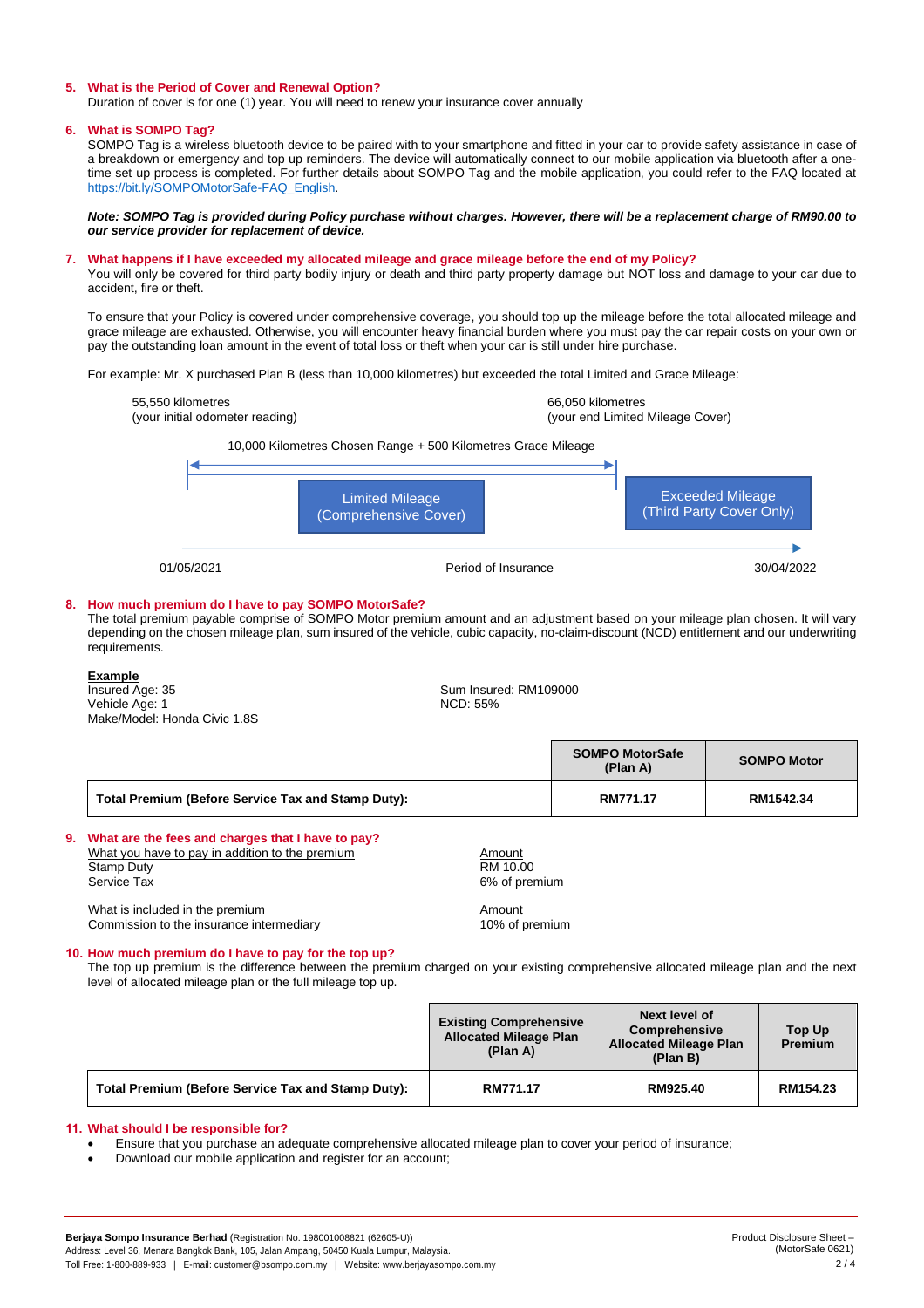- Complete verification process and enter your preferred delivery address;
- Login with the SMS login credentials, pair with SOMPO Tag and provide an accurate odometer reading and photo on the Policy's inception date;
- Ensure your car's odometer is always functioning;
- Regularly check your car's odometer reading to ensure your allocated mileage and grace mileage has not been exhausted;
- Top up your comprehensive allocated mileage plan if your existing comprehensive allocated mileage plan is almost exhausted before Policy expiry date.

#### **12. What are some of the key terms and conditions that I should be aware of?**

# • **Duty of Disclosure**

a. **Consumer**

Pursuant to Schedule 9 of the Financial Services Act 2013, you must take reasonable care to ensure that all your answers to the questions are to the best of your knowledge, full, complete, correct and honest. You also have a duty to inform us of any change in the details or information given to us before we issue the Policy to you, or before you renew or change any of the terms of your Policy. If you fail to do so, your Policy may be cancelled or treated as if it never existed, or your claim may be rejected or not fully paid.

• **Change in Risk**

If at any time or from time to time any change shall occur materially varying any of the facts existing at the date of the proposal, the Insured shall within seven (7) days give notice in writing to the Company and shall pay such additional premium as the Company may require.

#### • **Cash Before Cover**

Full premium must be paid before the effective date of the Policy.

• **Excess**

Compulsory Excess RM400 for Private Car Policy, this is the amount of loss you have to bear if your car is driven by any authorised driver who is under the age of 21 years old or the holder of a Provisional (P) or Learner (L) driver's license at the time of the accident.

#### • **Contribution**

We shall only liable our rateable proportion of the loss in the event an insured has more than one Policy to cover your private car.

*Note: This list is non-exhaustive. Please refer to the Policy Contract for the full list of terms and conditions under this Policy.*

#### **13. What are the major exclusions under this Policy?**

This Policy does not cover certain losses, such as your own death or bodily injury due to a motor accident or your liability against claims from passengers in your private car.

#### *Note: This list is non-exhaustive. Please refer to the Policy Contract for the full list of terms and conditions under this Policy.*

#### **14. Can I cancel my Policy?**

You may cancel your Policy by giving us a written notice. Upon cancellation, any refund of the premium would be based on the conditions stipulated in the Policy contract. No refund is allowed if there was a claim made under the Policy. The premium will be refunded on a pro-rata basis or short period basis as shown in the table below:

| <b>Period of Insurance</b> | <b>Refund of Premium</b>     |
|----------------------------|------------------------------|
| Not exceeding 1 week       | 87.5% of the total premium   |
| Not exceeding 1 month      | 75.0% of the total premium   |
| Not exceeding 2 months     | 62.5% of the total premium   |
| Not exceeding 3 months     | 50.0% of the total premium   |
| Not exceeding 4 months     | 37.5% of the total premium   |
| Not exceeding 6 months     | 25.0% of the total premium   |
| Not exceeding 8 months     | 12.5% of the total premium   |
| Exceeding 8 months         | No refund of premium allowed |

#### **15. What do I need to do if there are changes to my contact/personal details?**

It is important that you inform us if there are changes in your contact/personal details to ensure that all future correspondence reach you in a timely manner. You may inform our branch office or Customer Service Centre.

#### **16. What should you know when making a claim?**

- Report to the police within 24 hours from the occurrence of the accident and immediately notify us in writing with full details.
- Repairs must be conducted by Authorized Panel Workshop selected and approved by us if you make an own damage claim against your own comprehensive Policy.
- If you are not at fault in the accident, you can submit the claim either directly to the insurance company of the party at fault, or if you have a comprehensive Policy, you are encouraged to submit to us for speedy claims processing without losing your NCD entitlement.
- You will lose your entire NCD entitlement once an own damage or a third party claim is made against your Policy.

#### **17. Where can I get further information?**

Should you require additional information about Motor Insurance, please refer to the InsuranceInfo booklet on 'Motor Insurance', available at all our branches or you can obtain a copy from the insurance agent or visit [www.insuranceinfo.com.my.](http://www.insuranceinfo.com.my/)